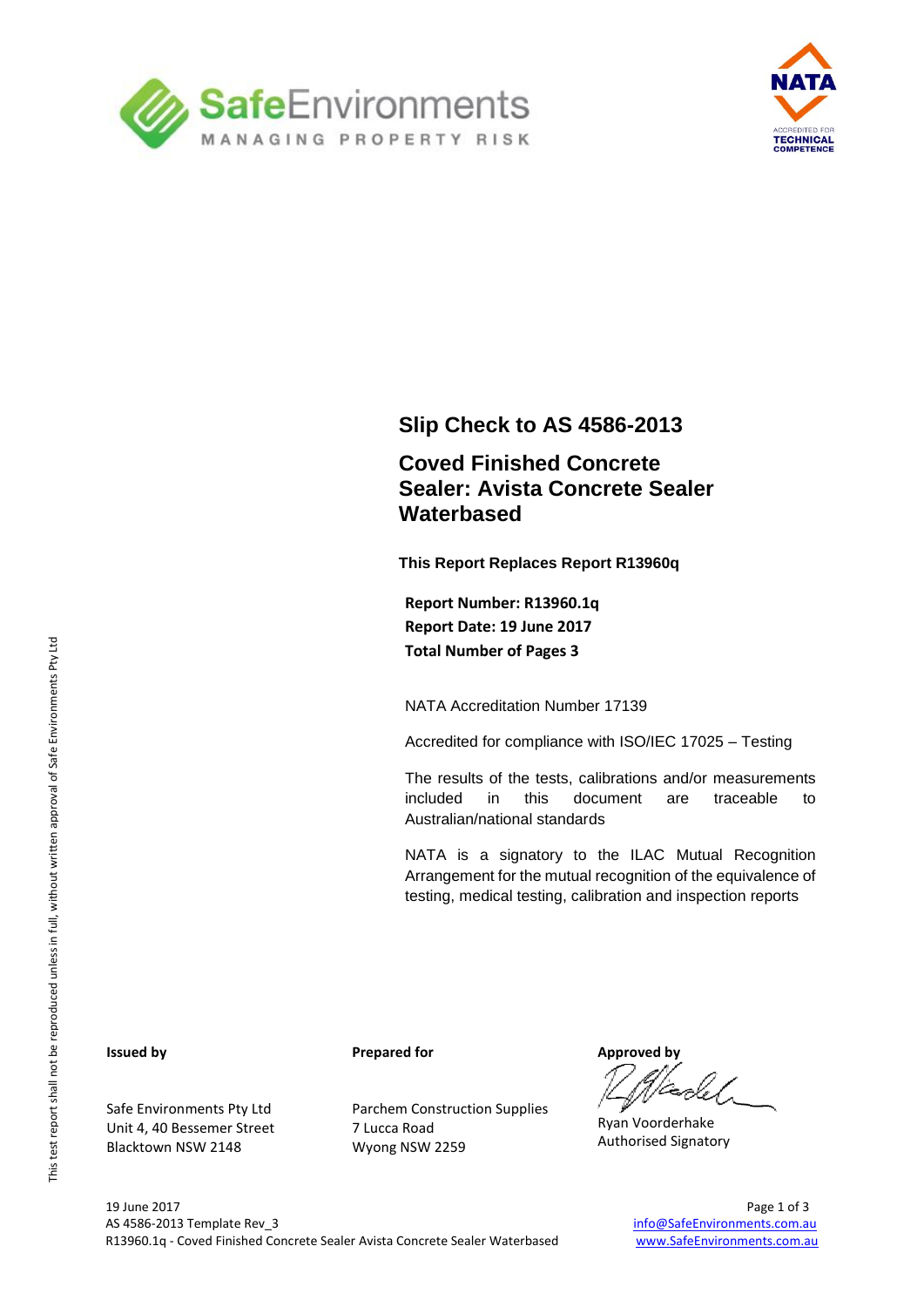

19 June 2017





# **Test Report No. R13960.1q**

### **This Report Replaces Report R13960q**

#### **Slip Resistance Classification of New Pedestrian Surface Materials AS 4586-2013 Appendix A (Wet Pendulum Test)**

The slip resistance classification has been determined for unused surfaces using specific conditions. Factors such as

usage, cleaning systems, applied coatings and patterns of wear may affect the characteristics of the surface after classification. Standards Australia Handbook 198:2014 *Guide to the specification and testing of slip resistance of pedestrian surfaces* provides guidance for the selection of slip resistant pedestrian surfaces classified in accordance with AS 4586-2013. It is recommended that this test report be read in conjunction with AS 4586 and HB 198.

| Requested by:                | <b>Parchem Construction Supplies</b>                   |              |                                |  |  |
|------------------------------|--------------------------------------------------------|--------------|--------------------------------|--|--|
| Client Address:              | 7 Lucca Road                                           |              |                                |  |  |
|                              | Wyong NSW 2259                                         |              |                                |  |  |
| Product Manufacturer:        | <b>Parchem Construction Supplies</b>                   |              |                                |  |  |
| <b>Product Description:</b>  | <b>Coved Finished Concrete</b>                         |              |                                |  |  |
|                              | Sealer: Avista Concrete Sealer Waterbased              |              |                                |  |  |
| Test conducted according to: | AS $4586:2013$ Appendix A                              |              |                                |  |  |
| Location:                    | Slip Check Pty Ltd Test Facilities, Blacktown NSW 2148 |              |                                |  |  |
| Conducted by:                | <b>Hayden Davies</b>                                   |              |                                |  |  |
| Date:                        | 16 May 2017                                            | Temperature: | $18^{\circ}$ C                 |  |  |
| Sample:                      | Unfixed                                                | Cleaning:    | None                           |  |  |
| Rubber slider used:          | Slider 96                                              | Conditioned: | Grade P 400 paper dry followed |  |  |
| Slope of specimen:           | Tested on a flat level surface                         |              | by wet lapping film            |  |  |
| Direction of Test:           | NΑ                                                     |              |                                |  |  |

|                            | Specimen $1$ Specimen $2$ Specimen $3$ Specimen $4$ Specimen 5 |  |  |
|----------------------------|----------------------------------------------------------------|--|--|
| Mean BPN of last 3 swings: | 56                                                             |  |  |

| <b>Reported SRV of Sample:</b> | 54 |  |
|--------------------------------|----|--|
| <b>Class:</b>                  | P4 |  |